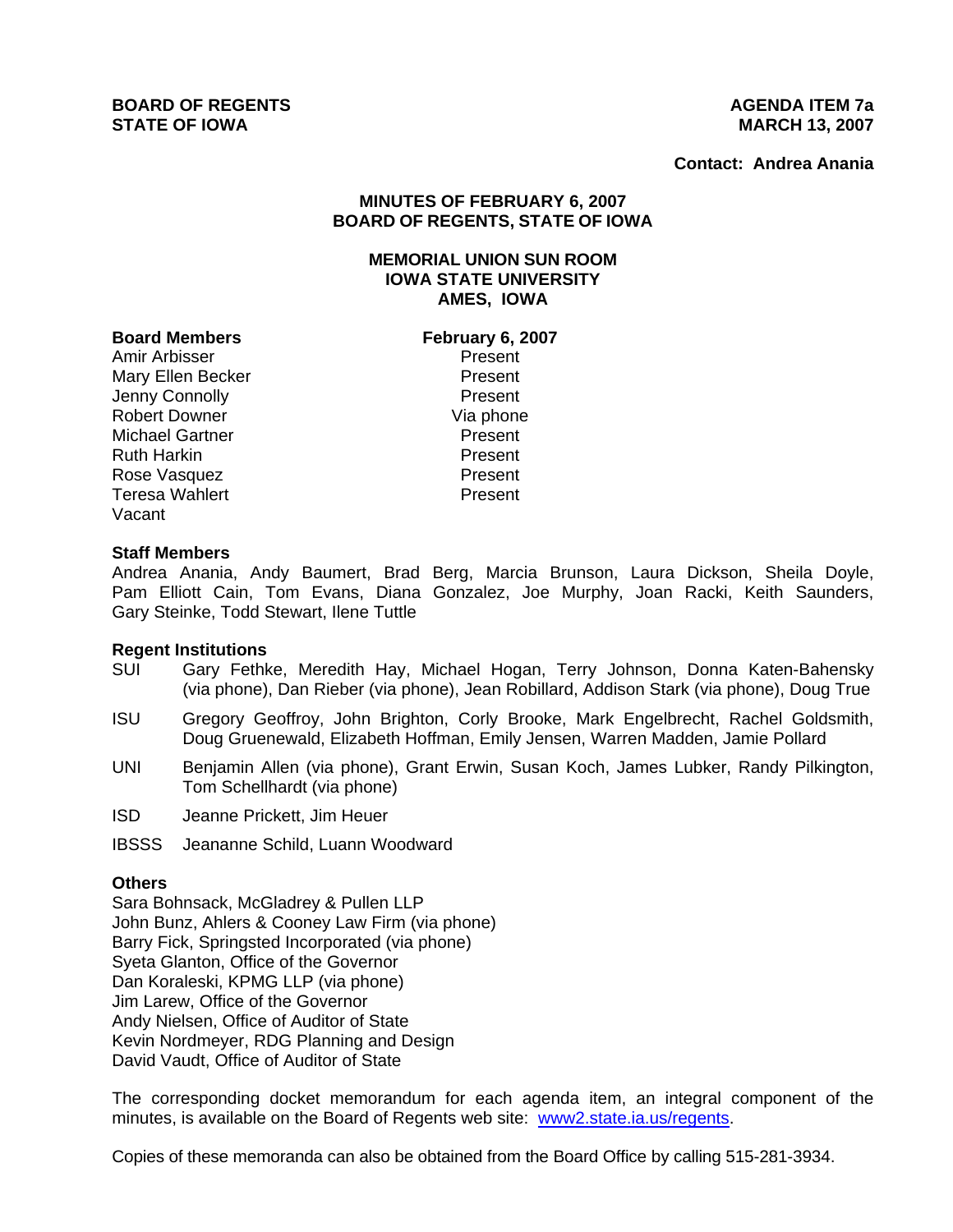# **BOARD OF REGENTS, STATE OF IOWA February 6, 2007, Minutes**

#### **President Gartner called the meeting to order at 9:20 a.m. on February 6, 2007.**

#### **Executive Session**

 MOVED by ARBISSER, SECONDED by HARKIN, to enter into closed session pursuant to Iowa Code §20.17(3) to conduct a strategy meeting of a public employer for collective bargaining; and Iowa Code §21.5(1)(c) to discuss a matter where litigation is imminent.

|     |  |  |  | Regent Arbisser Becker Connolly Downer Gartner Harkin Vasquez Wahlert Vacant |       |
|-----|--|--|--|------------------------------------------------------------------------------|-------|
|     |  |  |  | Aye x x x x x x x x --                                                       |       |
| Nay |  |  |  |                                                                              | $- -$ |
|     |  |  |  |                                                                              |       |

MOTION APPROVED by ROLL CALL.

## **The Board convened in closed session at 9:22 a.m.**

#### **The Board reconvened in open session at 10:18 a.m.**

ISU President Geoffroy introduced Dr. Elizabeth Hoffman, ISU's new Executive Vice President and Provost. He reported that Dr. Hoffman had previously been Dean of the College of Liberal Arts and Sciences in the 1990s and welcomed her back to ISU. President Gartner also welcomed her back and hoped that she has a long and happy career at ISU.

# **HUMAN RESOURCES COMMITTEE February 6, 2007, Minutes**

| <b>Committee Members</b> |               |                |                      |
|--------------------------|---------------|----------------|----------------------|
| Rose Vasquez, Chair      | Amir Arbisser | Jenny Connolly | <b>Robert Downer</b> |

#### **Comprehensive Human Resources Report**

This report is an overview of seven annual governance reports: Regent Merit System, fringe benefits including sick and vacation leave, salary, faculty resignations, faculty salary comparisons, and retirement.

There was general discussion about where the universities ranked within their peer groups for faculty salaries as well as the fact that compensation was one of the reasons cited for faculty resignations.

> The Committee received the report by GENERAL CONSENT.

#### **Annual Diversity Report**

This report includes the annual Affirmative Action Report and the progress that Regent institutions have made during the past year to provide equal employment opportunities for faculty and staff, and outlines the activities of the universities in the Minority and Women Educators Enhancement Program. Due to the timing of the Board meeting, it was necessary to submit these reports to the lowa General Assembly by the January 31<sup>st</sup> statutory deadline.

 $\triangleright$  By GENERAL CONSENT, the Committee recommended that the Board ratify submission of the Affirmative Action Report and the Minority and Women Educators Enhancement Program Report to the Iowa General Assembly in accordance with lowa Code §19B.5 and §262.93.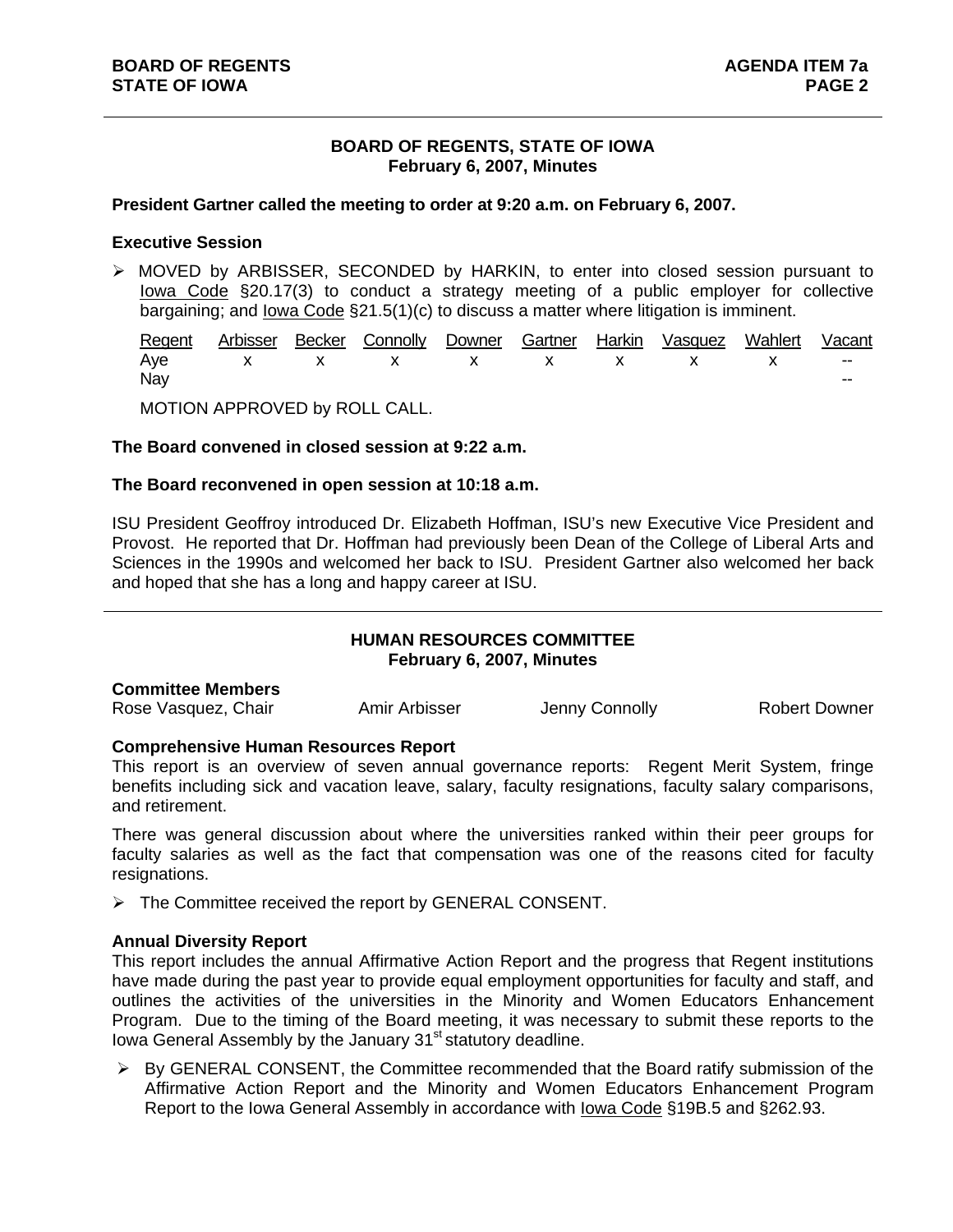# **Tuition Assistance for Employees**

Tuition assistance programs for employees have been discussed at three previous Board meetings. An institutional work group has been studying the existing programs and felt that, due to the complexity in the program administration on each campus, an enterprise-wide program was not feasible. However, general tuition assistance principles were developed and presented to the Committee.

Regent Vasquez requested that the Committee and the Board be informed if problems or other issues arise from the implementation of the new principles.

- $\triangleright$  By GENERAL CONSENT, the Committee recommended that the Board approve the following tuition assistance principles:
	- Eligibility: Nontemporary/permanent employee with continuous appointment for one year or longer.
	- Coursework: Work related with approval of the supervisor unless the employee is pursuing an undergraduate degree.
	- Reimbursement: At the same rate as the institution's resident tuition with no predetermined credit hour minimum or maximum. This assumes satisfactory performance and the budgetary capacity to support the stipulated educational pursuits of the employee.
	- Reimbursement Priority: Regent institutions, institutions of higher education with a partnership agreement with Regent institutions, external accredited institutions.

Under these proposed principles, a supervisor and an employee could discuss the employee's need for tuition assistance. Approval would be contingent upon satisfactory performance and available funding.

## **Chair Report to the Full Board**

Chair Vasquez reported on actions of the Human Resources Committee during its February 6, 2007, meeting. The full Board took the following actions:

- $\triangleright$  Received the Comprehensive Human Resources Report by GENERAL CONSENT.
- MOVED by VASQUEZ, SECONDED by WAHLERT, to ratify submission of the Affirmative Action Report and the Minority and Women Educators Enhancement Program Report to the Iowa General Assembly in accordance with Iowa Code §19B.5 and §262.93.

|     |  |  |  | Regent Arbisser Becker Connolly Downer Gartner Harkin Vasquez Wahlert Vacant |       |
|-----|--|--|--|------------------------------------------------------------------------------|-------|
|     |  |  |  | Aye $x \times x \times x \times x \times x \times x$                         |       |
| Nay |  |  |  |                                                                              | $- -$ |
|     |  |  |  |                                                                              |       |

MOTION APPROVED by ROLL CALL.

 $\triangleright$  MOVED by VASQUEZ, SECONDED by CONNOLLY to approve the Tuition Assistance Principles (as outlined above.)

|     |  |  |  | Regent Arbisser Becker Connolly Downer Gartner Harkin Vasquez Wahlert Vacant |       |
|-----|--|--|--|------------------------------------------------------------------------------|-------|
|     |  |  |  | Aye x x x x x x x x x -                                                      |       |
| Nay |  |  |  |                                                                              | $- -$ |
|     |  |  |  |                                                                              |       |

MOTION APPROVED by ROLL CALL.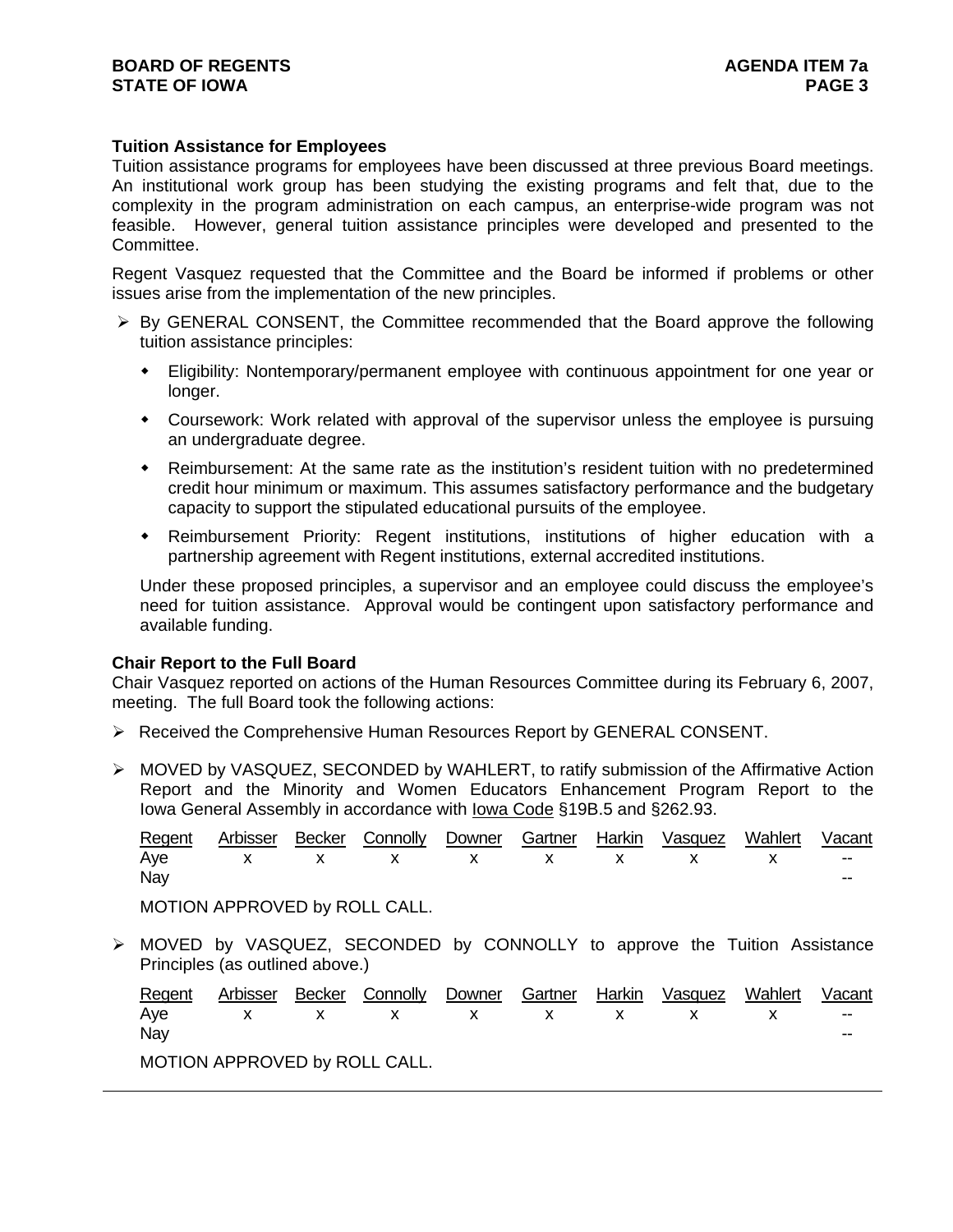# **ECONOMIC DEVELOPMENT COMMITTEE February 6, 2007**

# **Committee Members**

Ruth Harkin, Chair **Rose Vasquez** Rose Vasquez **Rose Vances** Teresa Wahlert

# **Grow Iowa Values Fund Project Update**

Dr. Meredith Hay, Dr. John Brighton, and Mr. Randy Pilkington reported progress on projects funded through the Grow Iowa Values Fund and the Battelle Initiative.

 $\triangleright$  The Committee received the update by GENERAL CONSENT.

# **2006-07 Economic Development Committee Work Plan**

Chair Harkin asked for suggestions for additions to the Committee Work Plan. Regent Wahlert asked that the Work Plan include a presentation providing benchmarking information about the universities' economic development and technology transfer efforts to be scheduled during one of the summer Board meetings.

> The Committee received the Work Plan by GENERAL CONSENT.

## **Iowa State University Bioeconomy Proposal**

President Geoffroy reported on ISU's proposal to request: \$28 million in state infrastructure funds to construct a laboratory for biorenewables research; \$1 million in recurring state general funds to hire 10 new (biorenewables) researchers; and \$4 million in one-time state general funds to support the new research teams.

 $\triangleright$  By GENERAL CONSENT, the Committee recommended that the Board approve ISU's bioeconomy proposal.

## **Iowa State University Highlighted Project Presentation**

Dr. Brighton introduced Dr. Patrick Schnable, ISU Professor of Agronomy and Genetics and Director of the ISU Center for Plant Genomics. Dr. Schnable presented information about the relationship of the effort at ISU to map the corn genome to economic development and job creation in the state.

 $\triangleright$  The Committee received the presentation by GENERAL CONSENT.

## **Chair Report to the Full Board**

Chair Harkin reported on actions of the Economic Development Committee during its February 6, 2007, meeting. The full Board took the following actions:

- $\triangleright$  Received the following by GENERAL CONSENT:
	- Grow Iowa Values Fund Project Update;
	- 2006-07 Economic Development Committee Work Plan; and
	- Iowa State University Highlighted Project Presentation.
- $\triangleright$  MOVED by HARKIN, SECONDED by BECKER, to approve the lowa State University Bioeconomy Proposal. MOTION APPROVED UNANIMOUSLY; Regent Connolly was absent for the motion.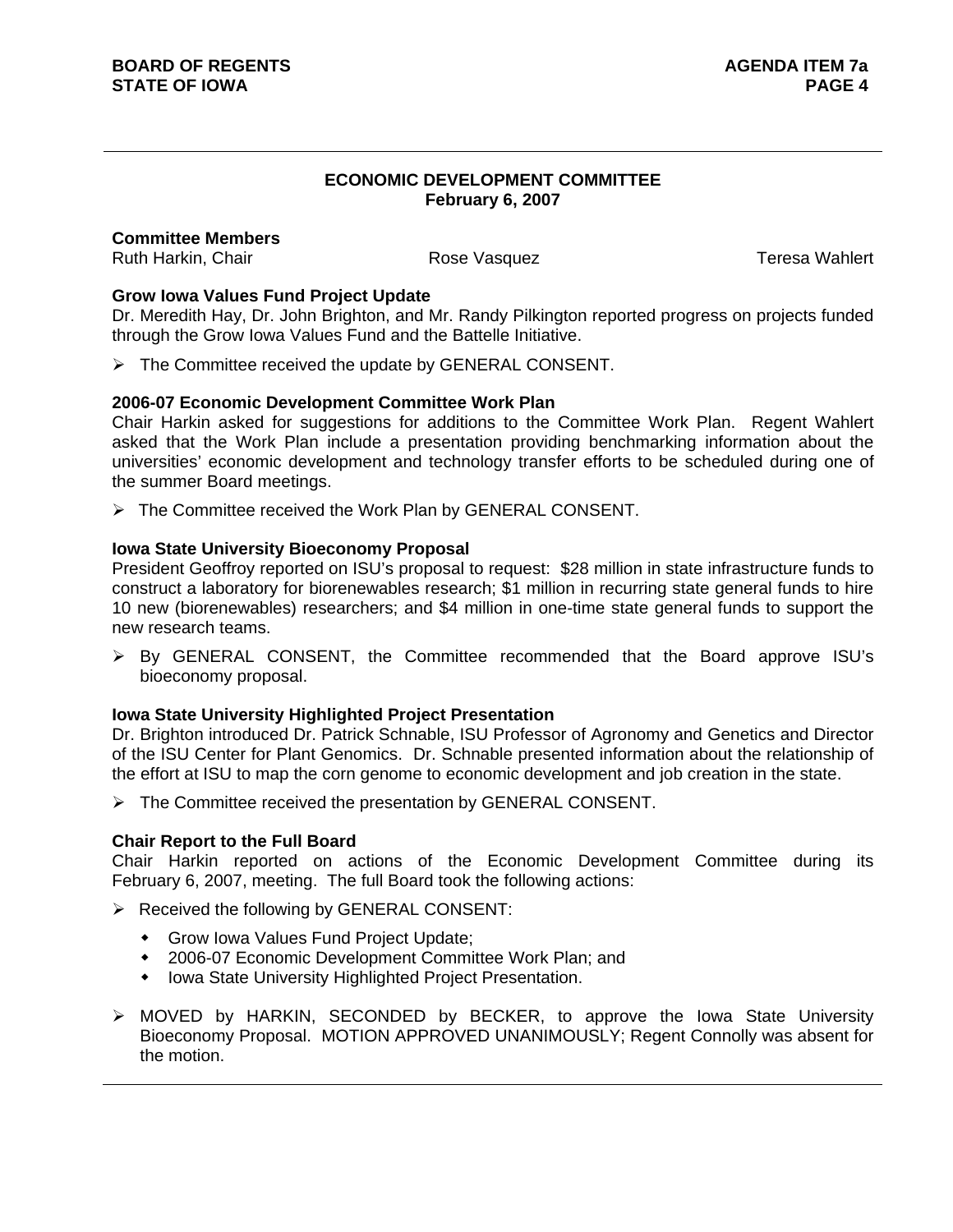# **AUDIT/COMPLIANCE AND INVESTMENT COMMITTEE February 6, 2007, Minutes**

**Committee Members**

Teresa Wahlert, Chair **Mary Ellen Becker** Robert Downer Ruth Harkin

**Semi-Annual Claims Activity Reports – July 1 through December 31, 2006**

 $\triangleright$  The Committee received the reports by GENERAL CONSENT.

## **Selection of Investment Advisor**

 $\triangleright$  By GENERAL CONSENT, the Committee recommended that the Board approve:

- Selection of Wilshire Consulting Group as the Board's investment advisor; and
- Authorization of the Board's Executive Director to execute the investment advisor contract on behalf of the Board.

## **State Auditor Report**

Auditor of State David Vaudt noted that the report contained one comment with regard to security controls on the ISU student financial aid system. He stated that ISU has already implemented a process change and that auditors would follow up.

 $\triangleright$  The Committee received the report by GENERAL CONSENT.

# **Revenue Bond Fund Audits**

Representatives from McGladrey & Pullen LLP (SUI), the State Auditor's Office (ISU), and the University of Northern Iowa discussed the revenue bond fund audits presented this month for the fiscal year ended June 30, 2006.

Auditor Vaudt reported that the State Auditor's Office worked with the universities and the other auditors to develop a more consistent and uniform reporting format as requested by the Committee last year.

Chair Wahlert, Deputy Auditor of State Andy Nielsen, and Vice Presidents True and Madden discussed current sick leave and vacation policies.

 $\triangleright$  The Committee received the audits by GENERAL CONSENT.

## **UIHC Audit Report**

Dan Koraleski of KPMG LLP discussed the UIHC audit presented this month for the fiscal years ended June 30, 2006, and June 30, 2005. He stated that an unqualified opinion was issued and described the audit as excellent.

 $\triangleright$  The Committee received the report by GENERAL CONSENT.

## **Internal Audit Reports**

Internal Audit Director Todd Stewart discussed the reports presented this month and stated that they have been standardized, reflect more similarity, and contain data to provide perspective on how significant the area is to the university and/or the enterprise.

 $\triangleright$  The Committee received the reports by GENERAL CONSENT.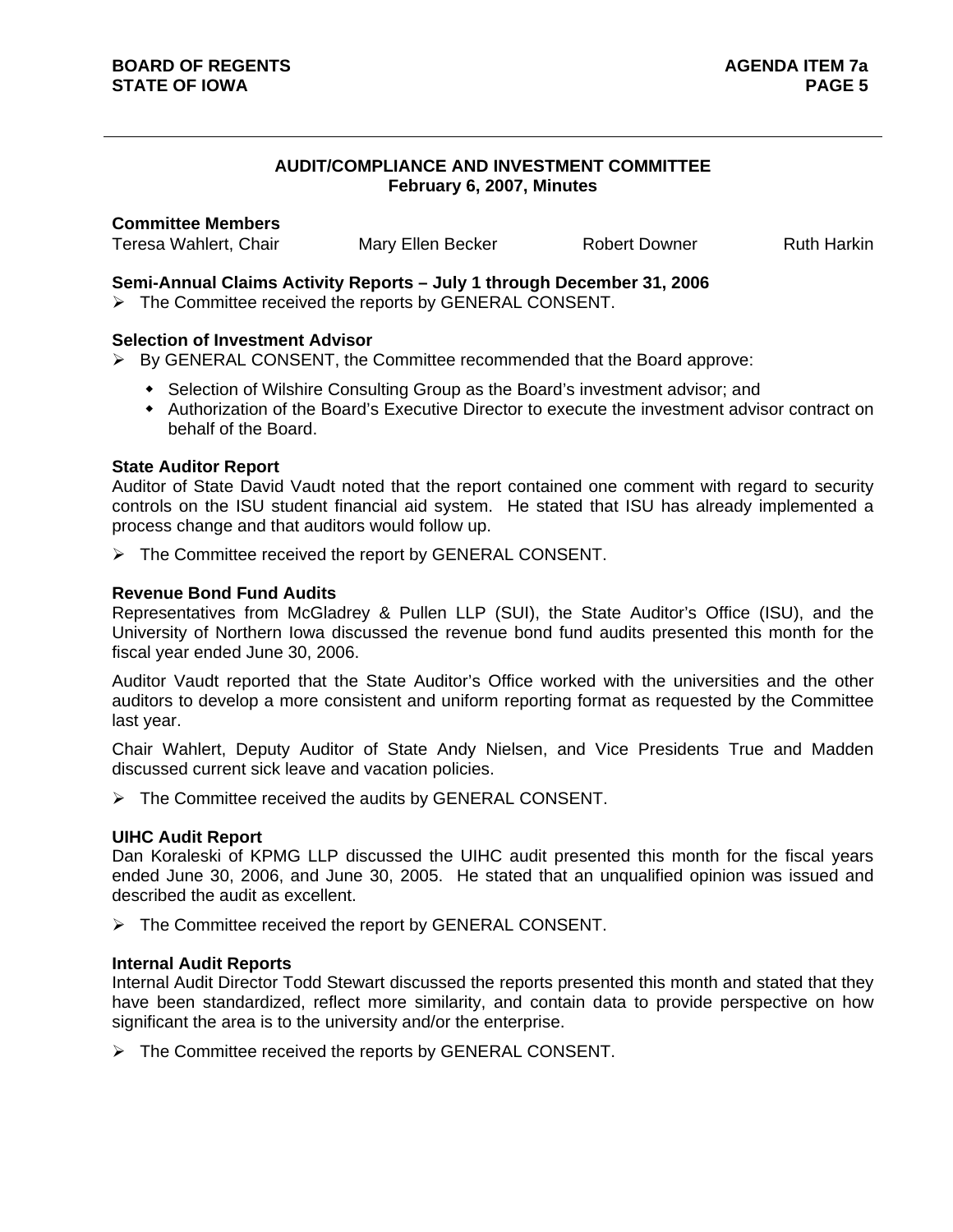# **BOARD OF REGENTS AGENUS AGENDA ITEM 7a STATE OF IOWA** PAGE 6 **PAGE 6**

# **Quality Assessment Review**

Todd Stewart reported that a self assessment of the internal audit function is currently underway at the University of Iowa and that a peer review team will be on campus in May. He stated that the assessment will help internal auditors determine strengths and weaknesses.

 $\triangleright$  The Committee received the report by GENERAL CONSENT.

Interim President Fethke stated that the internal audit function has been very useful and expressed appreciation to Director Stewart for coordinating this function among the universities. President Geoffroy agreed and stated that the new structure is working very well.

## **Chair Report to the Full Board**

Chair Wahlert reported on actions of the Audit/Compliance and Investment Committee during its February 6, 2007, meeting, The full Board took the following actions:

- $\triangleright$  MOVED by WAHLERT, SECONDED by ARBISSER, to:
	- Approve Wilshire Consulting Group as the Board's investment advisor; and
	- Authorize the Executive Director to execute the investment advisor contract on behalf of the Board.

MOTION APPROVED UNANIMOUSLY.

- $\triangleright$  Receive the following by GENERAL CONSENT:
	- Semi-Annual Claims Activity Reports July 1 through December 31, 2006;
	- State Auditor Report;
	- Revenue Bond Fund Audits;
	- UIHC Audit Report;
	- Internal Audit Reports; and
	- Quality Assessment Review.

# **BOARD OF REGENTS, STATE OF IOWA February 6, 2007, Minutes**

## **Information Systems Security Access Controls Audit**

Auditor of State David Vaudt briefed the Board on current information-gathering efforts and stated that he will periodically update the Board. President Pro Tem Wahlert thanked President Fethke and Auditor Vaudt and suggested that regular enterprise-wide audits be performed on administrative and highly confidential issues.

President Gartner thanked Auditor Vaudt for taking on this audit and President Fethke for seeking the help of the Auditor of State's Office.

## **Other**

President Gartner introduced Jim Larew, General Counsel to Governor Culver, and Syeta Glanton, Education Policy Liaison to the Governor; stated that the Board looks forward to working with them; and encouraged them to contact any Regent and/or Board Office staff member about any issue.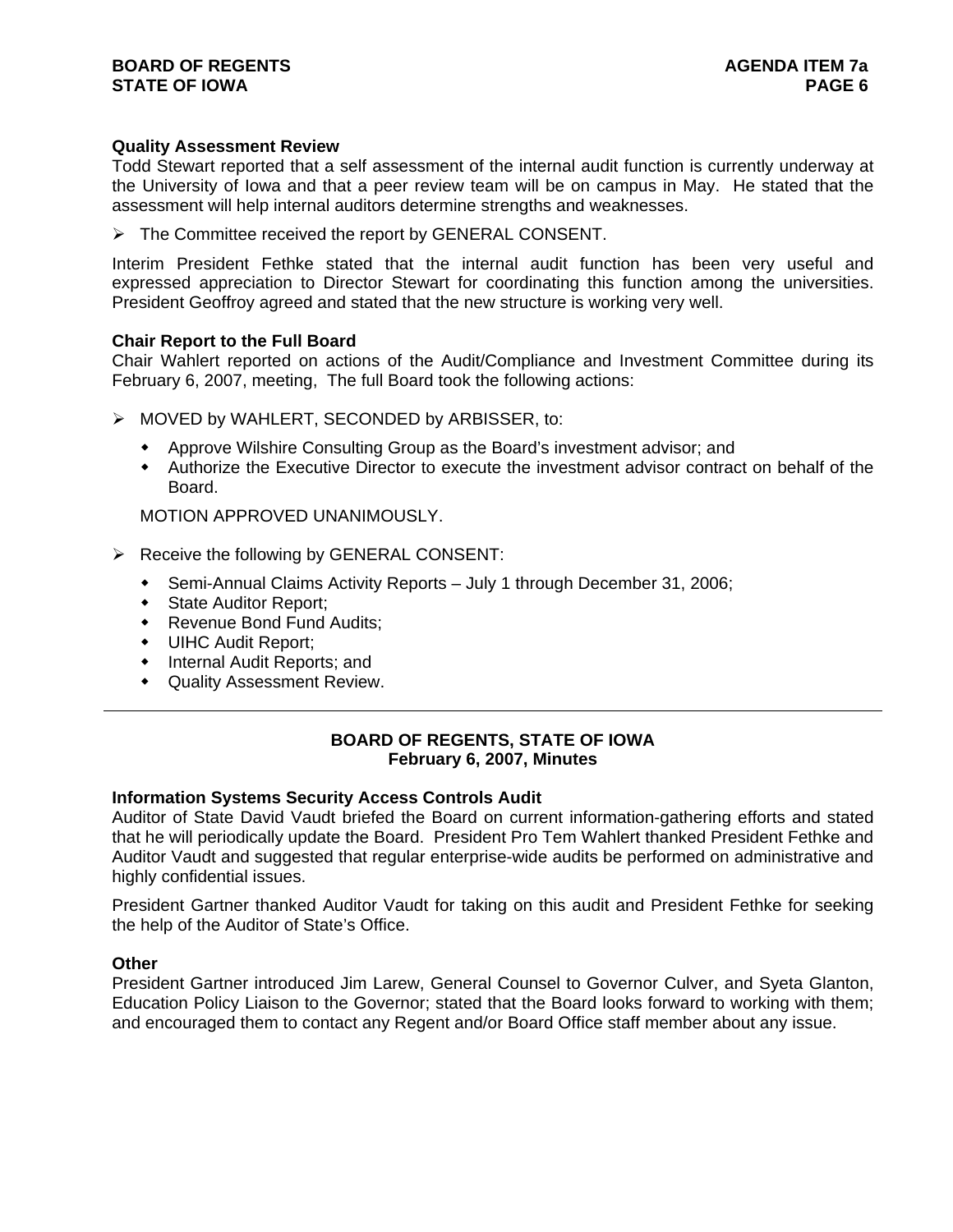**Resolution for the Sale and Award of \$25,000,000 Utility System Revenue Bonds, Series S.U.I. 2007** Barry Fick from Springsted, Incorporated, reported that four bids were received; the winning bid was submitted by a group led by Piper Jaffray Companies, with a true interest rate of 4.237%. The group included eight additional co-managers and six member firms.

Regent Arbisser noted that multiple bids were received this time and asked if something is different in the market than previous Board bond sales when only one bid was received. Mr. Fick pointed to a combination of factors including strong demand, steady interest rates, improvement in the interest rate market, and available funds to investors with a January 1 interest payment date.

 $\triangleright$  MOVED by ARBISSER, SECONDED by BECKER, to:

Adopt A Resolution providing for the sale, award, and issuance of \$25,000,000 Utility System Revenue Bonds, Series S.U.I. 2007, approving and authorizing the agreement of such sale and award and authorizing and approving the execution and delivery of the Twelfth Supplemental Indenture, Tax Exemption Certificate, and Continuing Disclosure Certificate.

|     |  |  |  | Regent Arbisser Becker Connolly Downer Gartner Harkin Vasquez Wahlert Vacant |       |
|-----|--|--|--|------------------------------------------------------------------------------|-------|
|     |  |  |  | Aye x x x x x x x x x -                                                      |       |
| Nay |  |  |  |                                                                              | $- -$ |
|     |  |  |  |                                                                              |       |

MOTION APPROVED by ROLL CALL.

## **SUI Presidential Search Update**

Search Committee Chair David Johnsen thanked the Board for their continued interest in, and support of, the Presidential Search Committee. He reported that the Committee has developed a message, met with as many groups as possible, established regular meetings with the students, created a web site, and talked with potential candidates.

Chair Johnsen stated that the University has a culture with a lot of rich traditions and that representation on the Committee has been an issue. He discussed the three largest budget segments of the University (excluding UIHC), which are the Practice Plan, College of Medicine; external funding; and Arts and Sciences. He stated that the next President needs to understand the people and the culture, and be able to manage an annual \$2.4 billion University budget.

Regent Connolly thanked Chair Johnsen and the Committee for their efforts to communicate with the undergraduate students and encouraged them to continue to do so.

President Gartner thanked Chair Johnsen for all of his current and future efforts.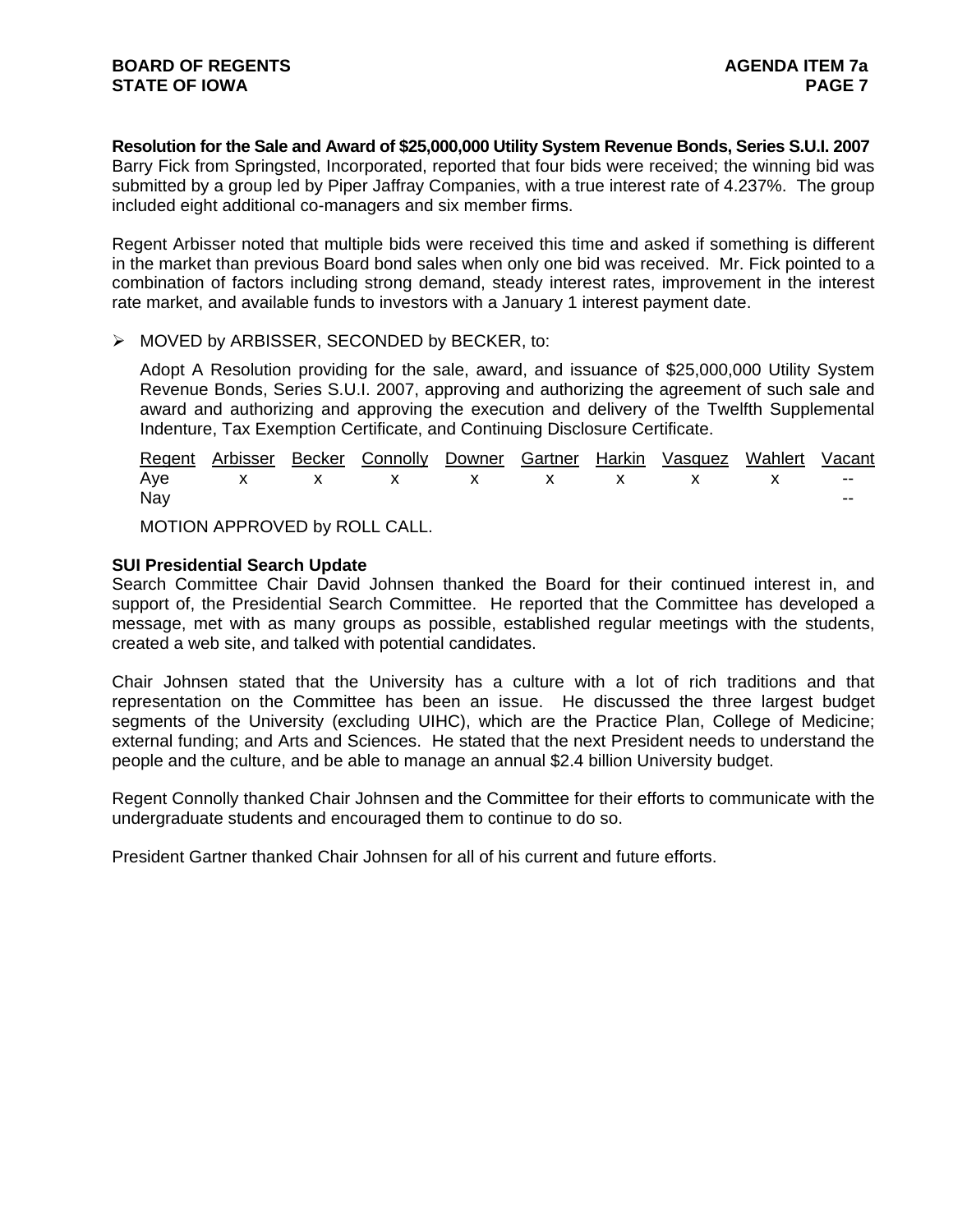# **SUI Search Committee Change**

- MOVED by CONNOLLY, SECONDED by HARKIN, to approve the following duties of the University of Iowa Presidential Search and Screen Advisory Committee:
	- Assist and advise the Board of Regents, State of Iowa, in the selection of the President of the University of Iowa;
	- Recommend criteria for the position for the presidency of the University of Iowa;
	- Work with the executive search firm in conducting the screening and searching for an appropriate candidate;
	- Conduct a broad advertising campaign, including, but not limited to, the major educational media, affirmative action sources, and major state and national media;
	- Evaluate the nominations and applications; and
	- Recommend, without ranking, at least four (4) prospects, who best meet the established criteria, to the Board of Regents. The recommendations shall include a detailed explanation of the rationale for the recommendations and supporting information.

Regent Arbisser Becker Connolly Downer Gartner Harkin Vasquez Wahlert Vacant Aye x x x x x x x x --Nay --

MOTION APPROVED by ROLL CALL.

# **EDUCATION AND STUDENT AFFAIRS COMMITTEE February 6, 2007, Minutes**

## **Committee Members**

Mary Ellen Becker, Chair **Mary Harkin** Jenny Connolly **Ruth Harkin** Ruth Harkin

# **Request for Name Change at Iowa State University - Department of Health and Human Performance**

 $\triangleright$  By GENERAL CONSENT, the Committee recommended Board approval of Iowa State University's request to change the name of the Department of Health and Human Performance (in the College of Human Sciences) to the Department of Kinesiology.

# **IBSSS Monthly Report**

Interim Superintendent Jeananne Schild reported that IBSSS is making progress on its work plan. This will be the final monthly report to the General Assembly required by HF 2527.

> The Committee received the report by GENERAL CONSENT.

# **Annual Report on Student Retention and Graduation Rates**

Diana Gonzalez presented background information on persistence. There was extensive discussion about the lower one-year retention and six-year graduation rates for racial/ethnic minority students than for non-minority students. The Board Office was asked to provide the following information in next year's annual report on student retention and graduation rates – first-year retention and six-year graduation rates of non-resident students by race/ethnicity and race/ethnicity of students who transfer to and graduate from other post-secondary institutions. The Board Office was also asked to coordinate an inter-institutional task force on graduation and retention by race/ethnicity.

 $\triangleright$  The Committee received the report by GENERAL CONSENT.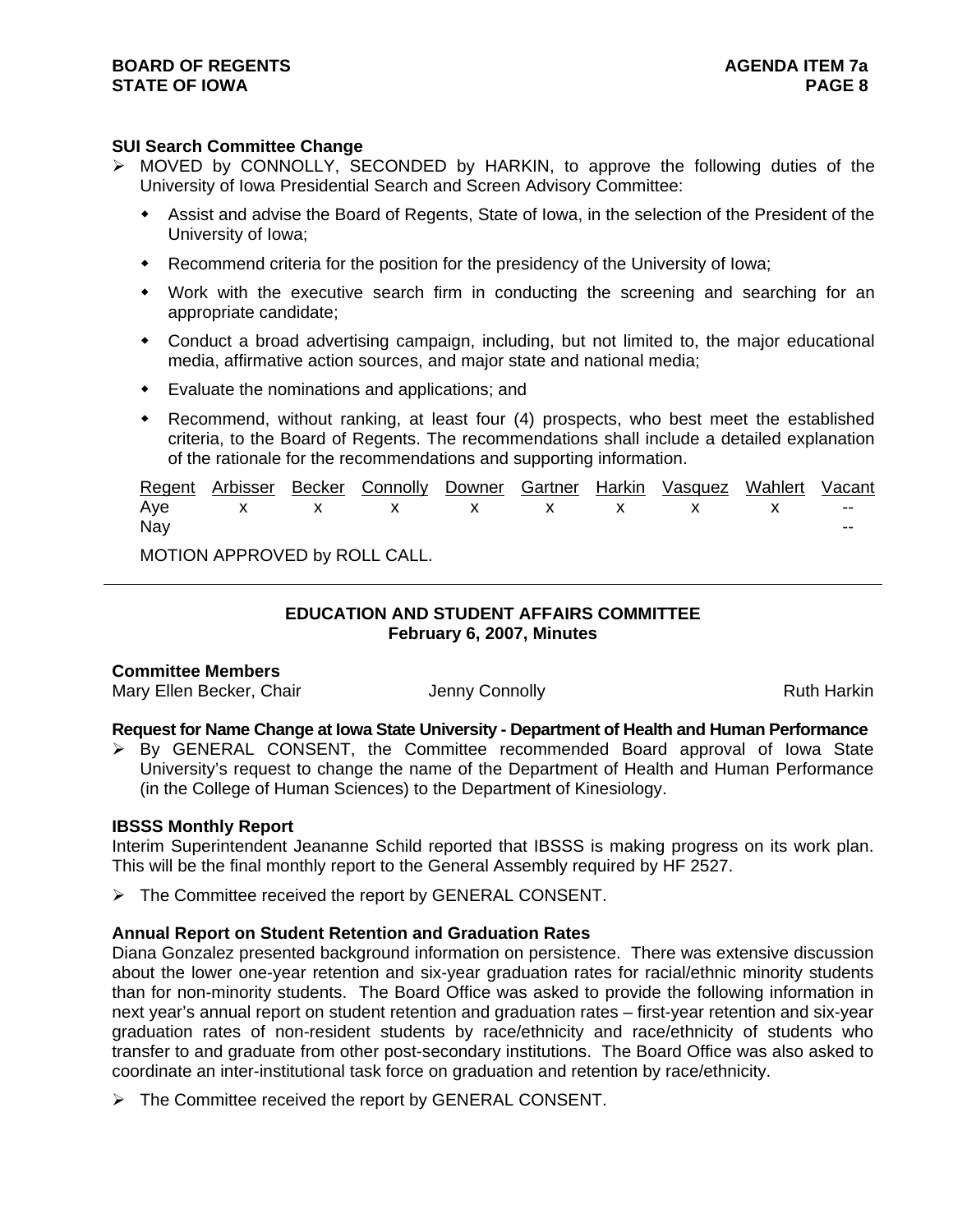# **Iowa State University Faculty Presentation – "Learning Communities"**

Dr. Corly Brooke and Mr. Doug Gruenewald, co-directors of ISU Learning Communities, provided an overview of learning communities and their impact on students and student success at ISU. Ms. Rachel Goldsmith, a Civil Engineering student, explained how the engineering learning community had helped her become acclimated to the University.

 $\triangleright$  The Committee received the presentation by GENERAL CONSENT.

# **Proposed New Institute at Iowa State University – Engineering Policy and Leadership Institute**

Provost Hoffman referred to the goals of the proposed Institute and indicated that they are consistent with ISU's mission as a land-grant university.

 $\triangleright$  By GENERAL CONSENT, the Committee recommended Board approval of ISU's request to establish the Engineering Policy and Leadership Institute.

#### **Request to Create a Coordinating Council**

Chair Becker indicated that the proposed Coordinating Council will review all state-wide services which support the education of students who are deaf or hard of hearing. The Council will be jointly overseen by the Board of Regents and the State Board of Education.

 $\triangleright$  By GENERAL CONSENT, the Committee recommended Board approval to create a Coordinating Council.

#### **Education and Student Affairs Committee Work Plan Evaluation of Progress**

Chair Becker pointed out the changes contained in the current Work Plan.

The Committee received the Work Plan Evaluation of Progress by GENERAL CONSENT.

#### **Chair Report to the Full Board**

Chair Becker reported on actions of the Education and Student Affairs Committee during its February 6, 2007, meeting. The full Board took the following actions:

- $\triangleright$  Received the following reports by GENERAL CONSENT:
	- IBSSS Monthly Report;
	- Annual Report on Student Retention and Graduation Rates;
	- Iowa State University Faculty Presentation "Learning Communities;"
	- Education and Student Affairs Committee Work Plan Evaluation of Progress;
	- Marriage and Family Therapy Doctoral Program accreditation report;
	- School Psychology Doctoral Program accreditation report with the understanding that the program needs attention and that faculty need to be recruited for the program;
	- Counseling Psychology Doctoral Program accreditation report;
	- Doctor of Physical Therapy Program accreditation report; and
	- Nuclear Medicine Technology Program accreditation report.
- $\triangleright$  MOVED by BECKER, SECONDED by HARKIN, to approve:
	- ISU's request to change the name of the Department of Health and Human Performance to the Department of Kinesiology;
	- ISU's request to establish the Engineering Policy and Leadership Institute; and
	- The creation of a joint Coordinating Council between the Board of Regents and the State Board of Education.

| Regent | Arbisser | Becker | Connolly                      |  | Downer Gartner Harkin Vasquez | Wahlert | Vacant                   |
|--------|----------|--------|-------------------------------|--|-------------------------------|---------|--------------------------|
| Ave    |          |        |                               |  |                               |         | $\overline{\phantom{m}}$ |
| Nav    |          |        |                               |  |                               |         | $- -$                    |
| Absent |          |        |                               |  |                               |         | $- -$                    |
|        |          |        | MOTION APPROVED by ROLL CALL. |  |                               |         |                          |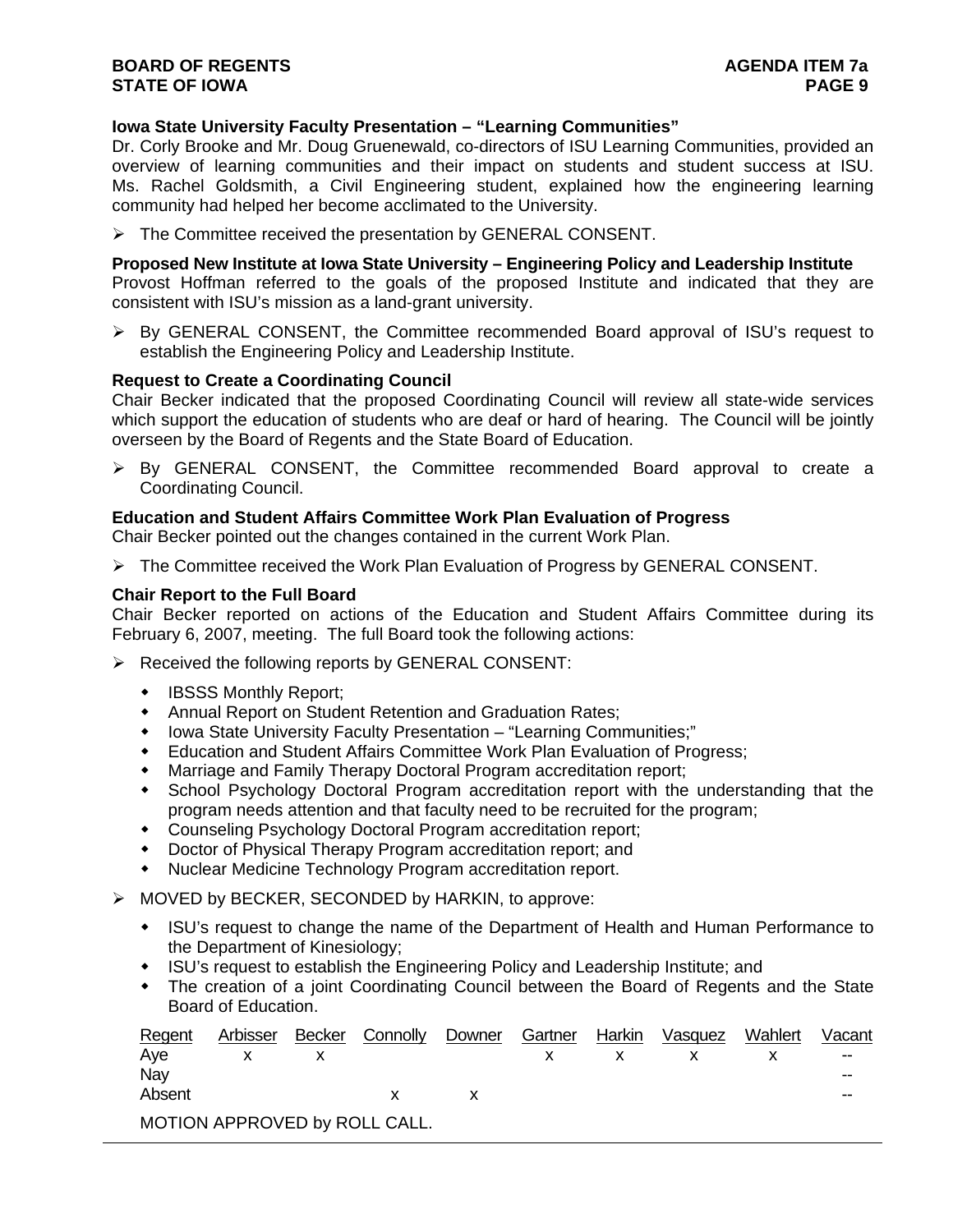# **PROPERTY AND FACILITIES COMMITTEE February 6, 2007, Minutes**

#### **Committee Members**

Amir Arbisser, Chair Mary Ellen Becker (absent) Robert Downer Rose Vasquez

## **Agreements, Leases and Easements**

 $\triangleright$  By GENERAL CONSENT, the Committee recommended Board approval of the Institutional Agreements, Leases and Easements.

## **Iowa Braille and Sight Saving School – Acquisition and Sale of Real Estate**

 $\triangleright$  By GENERAL CONSENT, the Committee recommended Board approval of the acquisition and sale of real estate for the benefit of the Iowa Braille and Sight Saving School.

#### **Lakeside Laboratory – Donation of Property**

Chair Arbisser questioned how valuations are established for the donation of property. Joan Racki indicated that she would research the question and report back to the Committee.

 $\triangleright$  By GENERAL CONSENT, the Committee recommended Board approval of the acceptance of the donation, by Mr. John Cotton, of a cottage to Lakeside Lab Regents Resource Center.

#### **Facilities Governance Report**

Chair Arbisser stated that the Regents are responsible for 34 million gross square feet of space (GSF) in the Regent enterprise facilities, of which 17 million GSF are academic / research / administrative (general fund) facilities; this includes responsibility for the large facility issues of deferred maintenance and fire and life safety, which can be expensive to correct.

Joan Racki explained that this year's Facilities Governance Report addresses questions raised during the discussion of the previous year's report relative to the consistent reporting of fire safety information for UIHC.

University student government representatives Grant Erwin (UNI), Emily Jensen (ISU), and Addison Stark (SUI) reported on energy conservation efforts at the three universities. The students explained additional methods for turning off computers overnight, the review and update of existing energy conservation policies, and development of student surveys and student interest groups to encourage student participation in energy conservation efforts. Regent Connolly thanked the students for their hard work on this issue.

 $\triangleright$  By GENERAL CONSENT, the Committee recommended that the Board reaffirm its support for continued inter-institutional collaboration and coordination on facility issues, and institutional correction of identified fire safety and deferred maintenance deficiencies within the limits of available resources.

#### **Register of University of Iowa Capital Improvement Business Transactions**

Vice President True highlighted the projects on the University of Iowa Capital Register: the **Bowen Science Building – Anatomy and Cell Biology – Renovate Cores 1-400 and 1-600** (permission to proceed), **Art Building – Phase 2 Renovation and Landscaping** (schematic design and project budget), **Burge Hall – Construct Addition** (schematic design and project budget), **102 Church Street – Roof Repairs** (project budget), and **Health Sciences Building C – Interdisciplinary Research Facility** (permission to proceed and architectural selection). On the latter project, Vice President Hay explained that the proposed facility, now named the Iowa Institute for Biomedical Discovery, would advance access to state-of-the-art clinical trials for the state of Iowa. The \$120 million initiative (\$90 million in capital costs and \$30 million in program costs for faculty), would recruit 50 to 70 new researchers and would be funded with \$30 million each from the private sector, state of Iowa, federal government, and the University.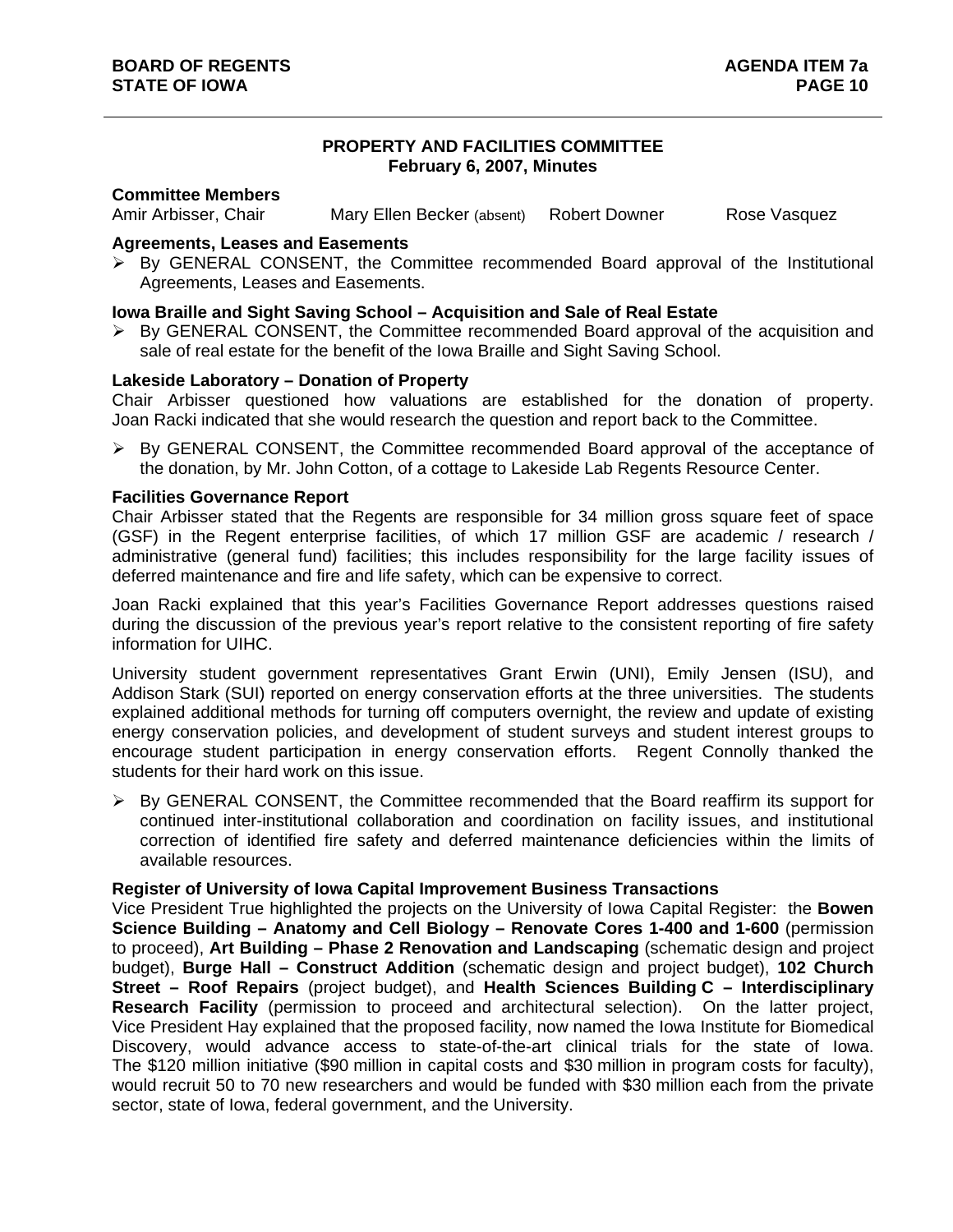Vice President Robillard further explained that the project would provide a University institute that would bring together scientists from many University colleges (such as the Colleges of Medicine, Liberal Arts and Sciences, Engineering, Public Health) to work together in focused biomedical research areas (such as neuroscience, cardiovascular disease, geriatrics, etc.). The Institute is expected to increase the University's competitiveness in the nation and the world, expand access to leading-edge medical technology and treatment for the citizens of Iowa, create up to 480 new jobs, and possibly attract new federal dollars to the University.

With respect to the Art Building project, Chair Arbisser asked about the status of fundraising for the Phase 1 project (newly constructed facility). Vice President True reported that of the \$5 million University contribution from private gifts to the project budget, the University has received \$1.6 million in cash with another \$250,000 expected. The remainder of the University's commitment is currently being funded with Income from Treasurer's Temporary Investments and Building Repair funds. He further reported that the Foundation is working to raise the additional private funds as soon as possible and to find the right donor mix for naming opportunities for the major areas of the building and/or the entire building.

 $\triangleright$  By GENERAL CONSENT, the Committee recommended Board approval of the University of Iowa Capital Register.

#### **Iowa State University Athletic Facilities Master Plan Update – Jack Trice Stadium Schematic Design and Financing**

Athletic Director Jamie Pollard provided an overview of the schematic design for the Jack Trice Stadium – Phase 1 project. The project, which has a total cost of \$19.5 million, would begin at the conclusion of the 2007 football season for completion by the start of the 2008 football season.

Athletic Director Pollard also addressed the financing plan for the Phase 1 project, explaining that it would be completely funded through suites, tickets, club seats, and private fund raising.

- Suite revenue would increase with the addition of 24 suites (from 24 to 48) and an increase in the average suite price (from \$25,000 to \$35,000). Pollard reported that there are letters of intent for all but 4 suites.
- Season ticket prices would increase from \$260 to \$350; the business model is conservative and does not assume the sale of additional season tickets. Pollard reported that season ticket sales have responded very positively to the price increase, with a number of people increasing the number of tickets they purchase.
- The club section price would increase from an average of \$863 to \$2,000 per seat; with the number of club seats remaining constant (542), annual revenue is projected to increase from \$500,000 to \$1 million.
- The average private donation is projected to increase from \$686 to \$825 per capita. Pollard reported that the number of donors in 2006 (6,600 donors) represents an increase of more than 1,000 donors over 2005. He further reported that Athletics raised nearly \$14 million (including \$7 million earmarked for capital projects) from July 1, 2006, through the month of January 2007; in January 2007 alone, this included \$1.2 million, with 210 new donors and 261 membership upgrades.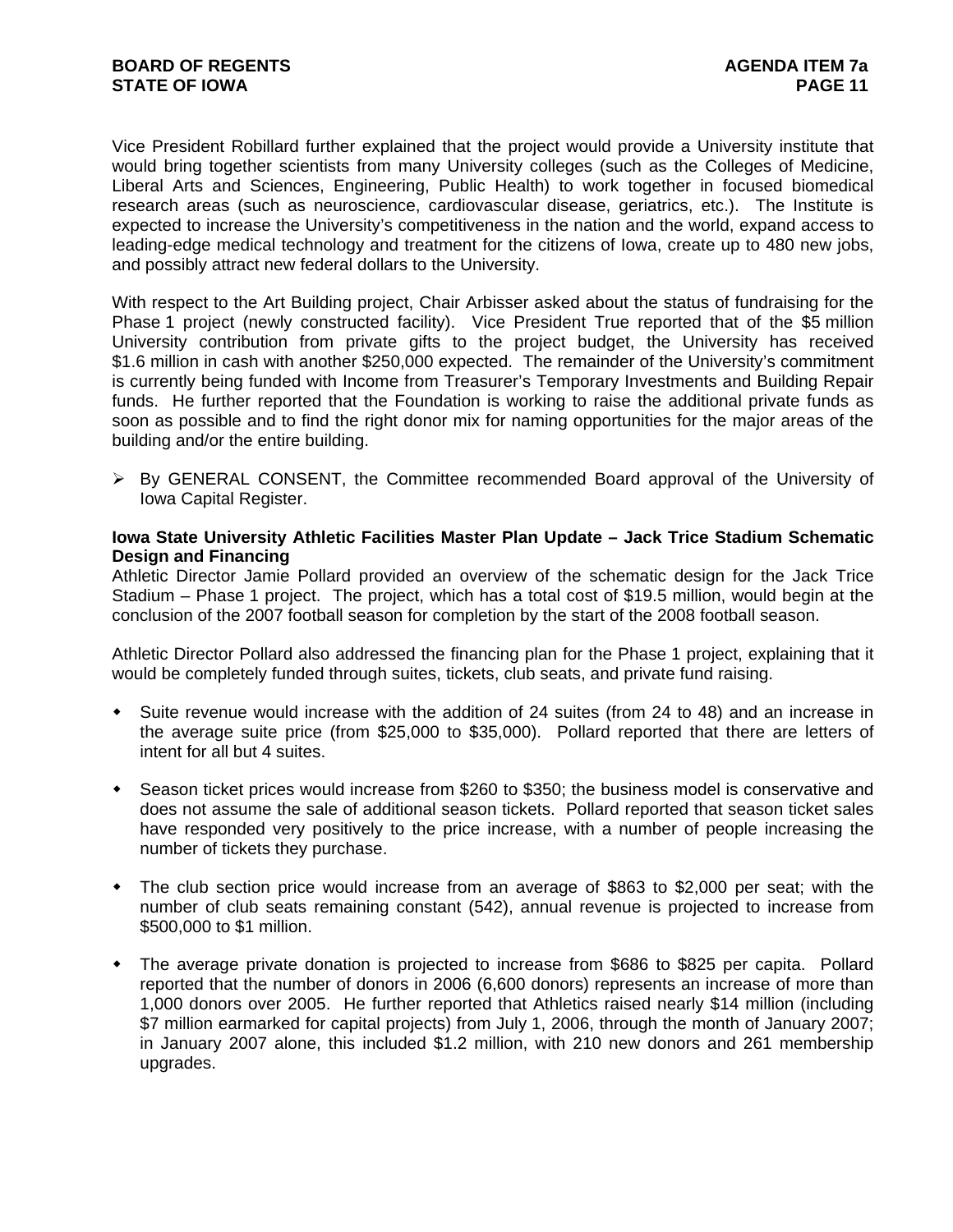Vice President Madden reiterated that the 10 year financial pro forma is not based on the assumption of increased ticket sales but rather price changes and the actual number of home games each year (6 or 7). He explained the University's request for approval of the Phase 1 schematic design to continue planning for the project, and the University's plan to return to the Board in June 2007 with a final financing report and request for bonding authorization to fund the \$19.5 million project. He further reported that Convention, Sports, and Leisure International (CSL), the external consultant who has verified the financial information presented to the Board, will next undertake surveys to provide additional verification and supporting information for the June report to the Board. Athletic Director Pollard added that CSL will now work to substantiate any changes that have been implemented (such as season ticket price increases), and test any proposed changes (such as club seat price increases), all of which will be part of June report to the Board.

 $\triangleright$  By GENERAL CONSENT, the Committee recommended that the Board receive a report updating the Iowa State University Athletic Facilities Master Plan; receive a preliminary report on the financing plan for the Jack Trice Stadium, Phase 1 project; and approve the schematic design and project description and budget (\$19,500,000) for the Phase 1 project and authorization to proceed with design development.

#### **Register of Iowa State University Capital Improvement Business Transactions**

Dean Engelbrecht of the College of Design provided an overview of the **College of Design – Foundations Pavilion** project. He explained that the Pavilion addition, which would be used by first and second year design students, would allow first year students to move from the Old Armory and be housed in the College of Design facilities where they would work directly with second year students. He further explained that since the project features elements of sustainable design, it would serve as a teaching tool on this subject, which is an emerging theme in all design schools. He added that the facility improvements are necessary to provide a world class school of design.

Dean Engelbrecht reported that fundraising for the project is 80% complete and should be completed in the next four months. The College of Design hopes to open the Pavilion in January  $2010$ , which would coincide with the  $30<sup>th</sup>$  anniversary of the founding of the College.

In response to a request from Chair Arbisser, Kevin Nordmeyer of RDG Planning and Design explained the concept of LEED (Leadership in Energy and Environmental Design) as a protocol developed to make buildings as sustainable as possible; LEED is measured and validated by a rigorous, point-based system. He also reported 50% of LEED users are federal and state governments, and higher education is a growing market in LEED usage as this is something students are starting to demand.

 By GENERAL CONSENT, the Committee recommended Board approval of Iowa State University Capital Register.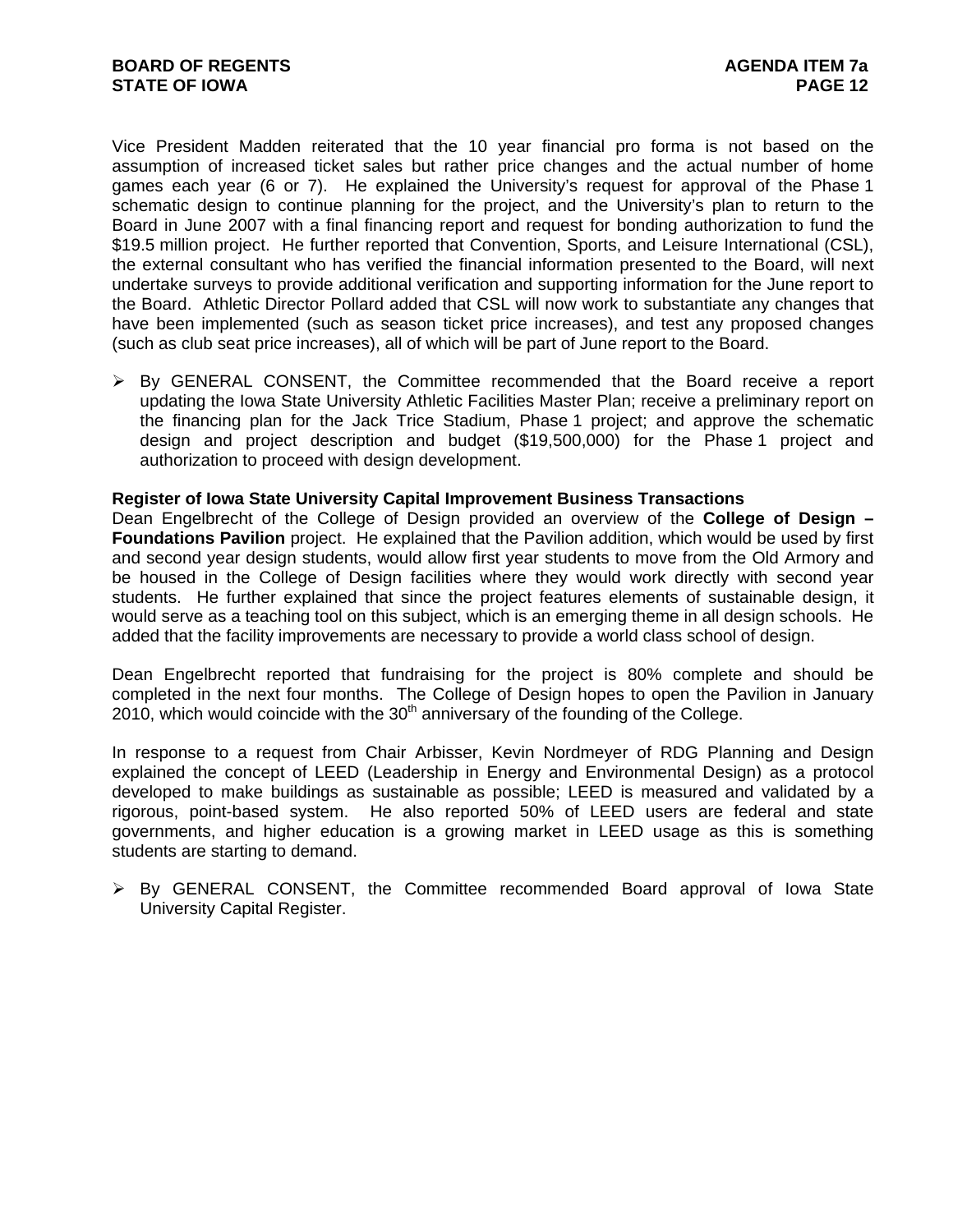# **BOARD OF REGENTS AGENUS AGENDA ITEM 7a STATE OF IOWA** PAGE 13

## **Chair Report to the Full Board**

Chair Arbisser reported on actions of the Property and Facilities Committee during its February 6, 2007, meeting. The full Board took the following action:

- > MOVED by ARBISSER, SECONDED by DOWNER, to:
	- Approve the agreements, leases and easements;
	- Approve the acquisition and sale of real estate for the benefit of the Iowa Braille and Sight Saving School;
	- Approve the acceptance of the donation, by Mr. John Cotton, of a cottage to Lakeside Lab Regents Resource Center;
	- Reaffirm support for continued inter-institutional collaboration and coordination on facility issues, and institutional correction of identified fire safety and deferred maintenance deficiencies within the limits of available resources;
	- Authorize permission to proceed with project planning for the **Health Sciences Building C Interdisciplinary Research Facility** project and the **Bowen Science Building – Anatomy and Cell Biology – Renovate Cores 1-400 and 1-600** project, major capital projects as defined by Board policy; approve schematic designs and project descriptions and budgets for the **Art Building – Phase 2 Renovation and Landscaping** project (\$15,250,000) and the **Burge Hall – Construct Addition** project (\$9,000,000), major capital projects as defined by Board policy; and approve the project description and budget (\$84,800) for the **102 Church Street – Repair Roofs** project;
	- Receive a report updating the Iowa State University Athletic Facilities Master Plan; receive a preliminary report on the financing plan for the Jack Trice Stadium, Phase 1 project; and approve the schematic design and project description and budget (\$19,500,000) for the Phase 1 project and authorization to proceed with design development; and
	- Approve the schematic design and project description and budget (\$6,250,000) for the **College of Design – Foundations Pavilion** project, a major capital project as defined by Board policy.

| Regent | Arbisser | Becker | Connolly                      | Downer | Gartner | Harkin | Vasquez | Wahlert | Vacant |
|--------|----------|--------|-------------------------------|--------|---------|--------|---------|---------|--------|
| Ave    |          |        |                               |        |         |        |         |         | $- -$  |
| Nay    |          |        |                               |        |         |        |         |         | $- -$  |
| Absent |          |        |                               |        |         |        |         |         | $- -$  |
|        |          |        | MOTION APPROVED by ROLL CALL. |        |         |        |         |         |        |

# **BOARD OF REGENTS, STATE OF IOWA February 6, 2007, Minutes**

#### **Consent Agenda**

- Minutes of December 4, 2006, Meeting
- Minutes of December 11, 2006, Meeting
- Minutes of December 18, 2006, Meeting
- Minutes of January 11, 2007, Meeting
- Minutes of January 23, 2007, Meeting
- **•** Institutional Personnel Transactions
- Conflict of Interest Vendor
- University of Northern Iowa Academic Calendars
- University of Iowa Equipment Purchases
- Revisions to Board Meeting Schedule
- MOVED by ARBISSER, SECONDED by HARKIN, to approve the Consent Agenda.

| Regent | Arbisser | Becker | Connolly                      | Downer | Gartner | Harkin | Vasquez | Wahlert | Vacant |
|--------|----------|--------|-------------------------------|--------|---------|--------|---------|---------|--------|
| Ave    |          |        |                               |        |         |        |         |         | $- -$  |
| Nav    |          |        |                               |        |         |        |         |         | $- -$  |
| Absent |          |        |                               |        |         |        |         |         | $- -$  |
|        |          |        | MOTION APPROVED by ROLL CALL. |        |         |        |         |         |        |